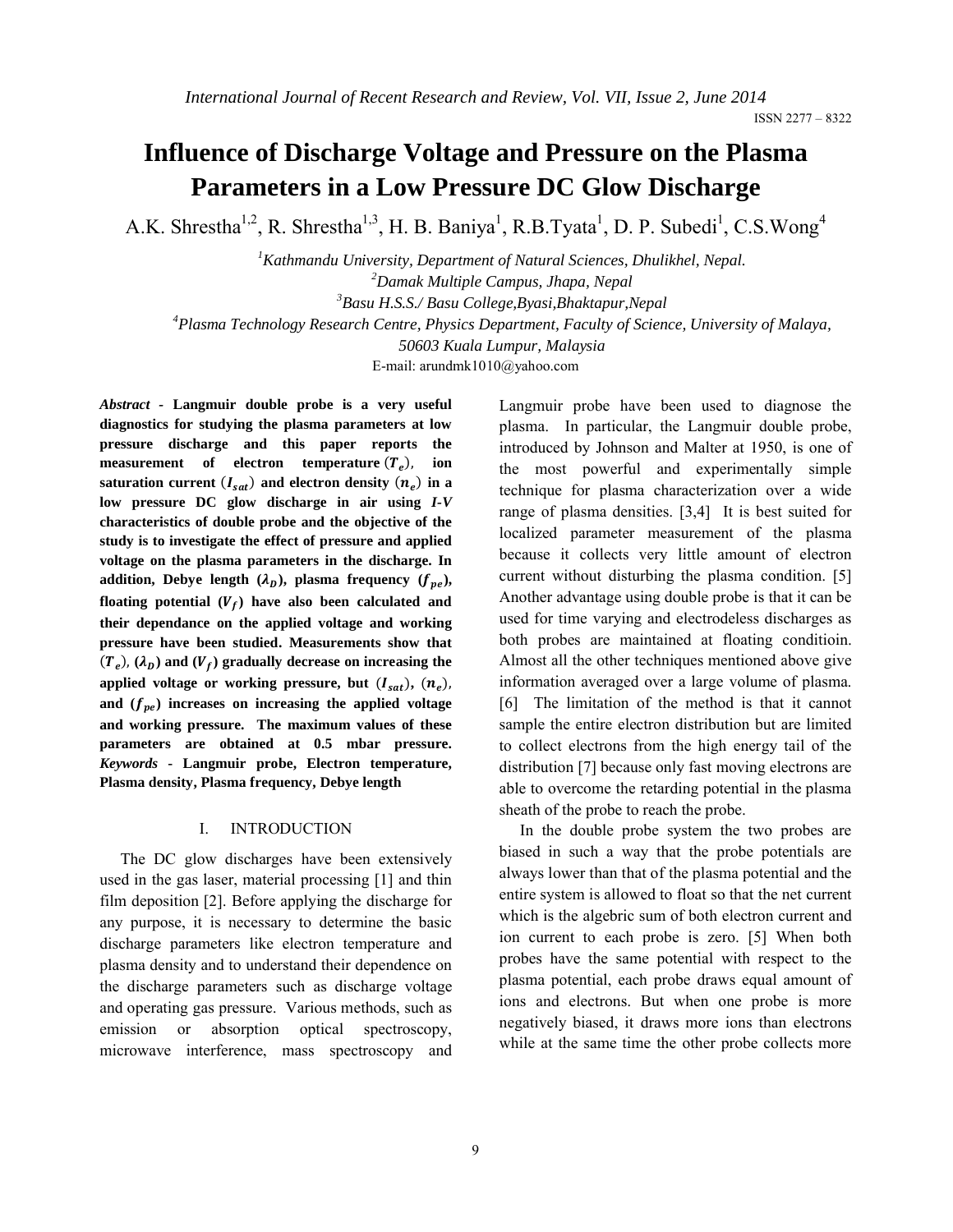electrons than ions. The excess electrons pass through the external circuit and give rise to the probe current. On the other hand, when one probe is biased sufficiently negative relative to the plasma, it collects only positive ions and reaches the saturation condition and repels all electrons while the other probe only attracts electron current to neutralize the ion current so that the system is again in floating condition. In the present work we have measured the various plasma parameters like electron temperature, ion saturation current, electron density, plasma frequency, and Debye length and also studied their variation with pressure and applied voltage using Langmuir double probe at low pressure DC glow discharge.

## II. EXPERIMENTAL SETUP AND METHODOLOGY

The photograph of the plasma reactor used for the characterization of the low pressure dc glow discharge in air is shown in fig.1. It is made of thick glass cylinder of length 34 cm long and external diameter of 16.5 cm. The vacuum is created inside the plasma reactor at the desire pressure range (0.07 mbar - 0.75 mbar) with the help of a rotary pump and the pressure is controlled by using a needle valve and is measured by using a pirani gauge. The discharge is produced inside the chamber in between two circular electrodes made of stainless steel of diameter 10 cm separated at the distance of 8 cm and the maximum voltage that can be applied across it is 1 kV. The two identical cylindrical electrostatics probes each with radius 0.5 mm and length 6 mm made of tungsten are inserted inside the positive column of the discharge region. The double probe is connected to a power supply capable of biasing it at various potentials (positive or negative) relative to plasma and the current collected by the probe provides information on the conditions of the plasma. The system that we used to calculate the plasma parameters is automated and the probe characteristic is acquired digitally by employing a digital voltage sweep of  $\pm$  50 V over 2500 points. The probe current is taken across a 10 k $\Omega$  current sensing resistor so that a maximum 500  $\mu$ A current can be drawn by the probe. Both probe current and probe voltage are recorded digitally by using Tektronix TDS 2014C oscilloscope. The data

obtained can be transferred to a personal computer for further analyses.



Fig.1 Photograph of low temperature plasma reactor with langmuir double probe.

During the experiment, it is assumed that the plasma obeys Maxwellian distribution so that the electron temperature and electron density can be determined from the I-V characteristics of the probe.

The electron temperature  $(T_e)$  is determined by the relation:

$$
T_e = \frac{I_{sat}}{2 \times slope \ at \ origin} \dots \dots \dots \dots \dots (1)
$$

While the electron density can be determined from the ion saturation current and electron temperature using the following equation: [8, 9]

$$
I_{sat} = 0.6eAn_e \sqrt{\frac{\kappa T_e}{m_i}} \dots \dots \dots \dots \dots \dots \dots \dots \dots (2)
$$

The factor 0.6 is due to the reduction of the ion density in the presheath region over which the ions are accelerated up to the Bohm velocity. [9]

The Debye length  $(\lambda_D)$  which gives the thickness of the sheath or shielding distance of electric field at the probe tip and the plasma frequency  $(f_{\text{ne}})$ can be determined using following equations:

ܶܭߝඨ <sup>=</sup> <sup>ߣ</sup> ݊݁<sup>ଶ</sup> … … … … … … … … … … . … (3) ݂ <sup>=</sup> <sup>ଵ</sup> ଶగ <sup>ට</sup><sup>మ</sup> ఌబ … … … … … … … … … … (4)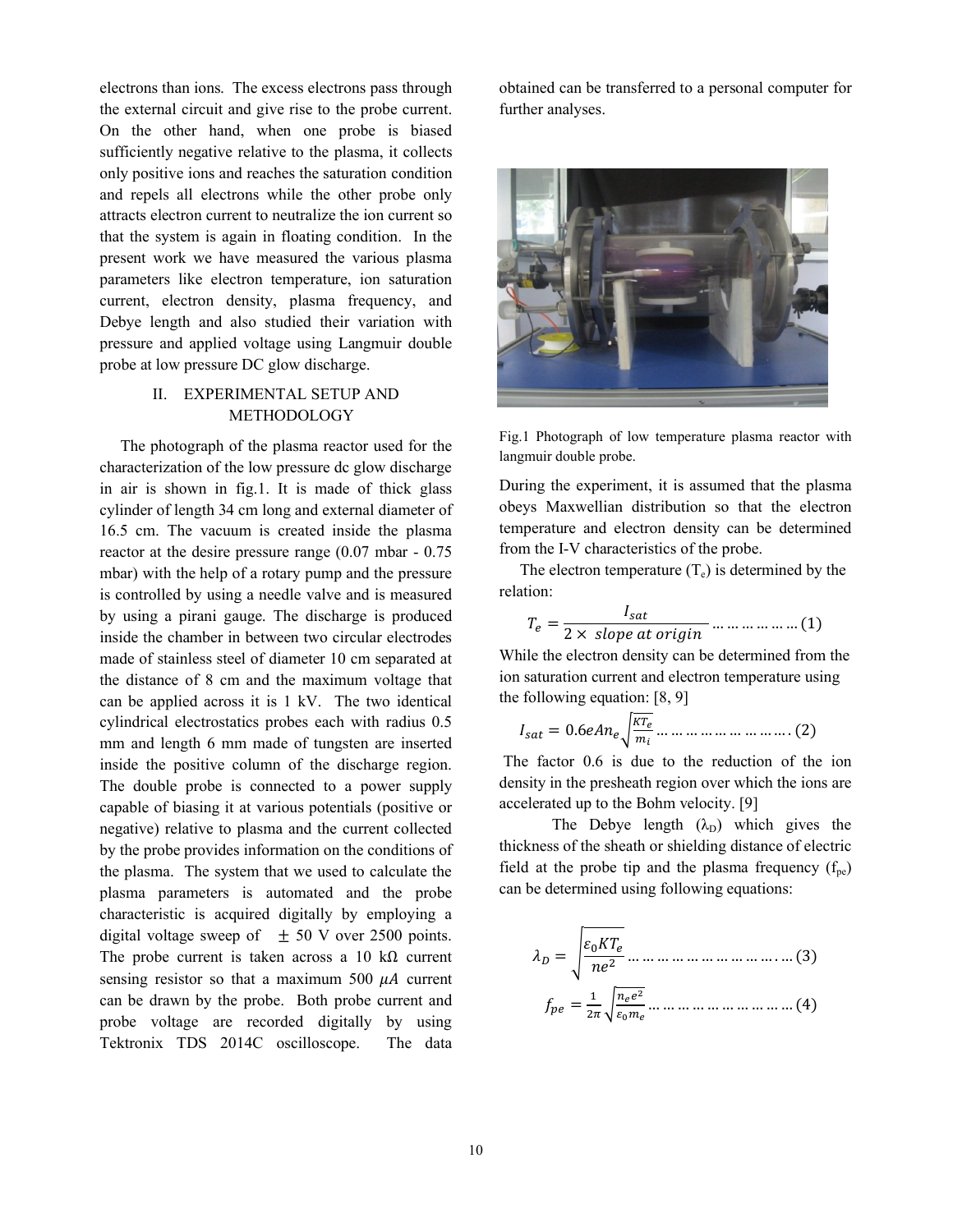The floating potential is another important parameter which determines the condition at which the net ion flux to the probe is equal to the electron flux. In the double probe system it is always measured with respect to the plasma potential and can be obtained by the relation given below [5]:

$$
V_f = \frac{KT_e}{2e} \ln\left(\frac{mT_e}{MT_i}\right) \dots \dots \dots \dots \dots \dots \dots \dots (5)
$$

## III. RESULTS AND DISCUSSION

In the double probe system, the electron temperature and ion saturation current are obtained by drawing a tangent at zero relative biased voltage  $(V_d)$  and at ion saturation region as shown in the fig.(2) using equation (1) and these values were used to calculate the electron density and other parameters.



Fig.2 Current-voltage characteristics of double probe

The dependence of electron temperature  $(T_e)$  at different applied voltage and operating pressure is shown in fig. 3a and fig. 3b. It is observed that with the increased of input voltage from 800 V to 980 V at different fixed pressures from 0.07 mbar to 0.2 mbar, electron temperature decreases at slower rate. Similar trend in electron temperature is also observed with increased in pressure from 0.07 mbar to 0.75 mbar at fixed discharge voltage of 980 V at higher rate and this decrease in electron temperature may be due to increase in electron collision frequency with plasma species.



Fig.3a Dependence of electron temperature on applied voltage at different working pressure



Fig.3b Electron temperature as a function of pressure at constant applied voltage 980V

On increasing the applied voltage or pressure, instead of gaining energy by the electron from the electric field, more and more energy is transferred from electron to plasma species during inelastic collision. This results in the decrease of the electron temperature. The current collected by the probe obviously depends on the density of the charge carriers in the plasma, the distribution of their velocity, its shape as well as its size. Fig. 4 shows the increase in ion saturation current on increasing the applied voltage at different fixed pressure. The increase in the ion saturation current on increasing the applied voltage and pressure is due to the increase in ionization events inside the plasma and decrease in ion saturation current beyond the certain limit of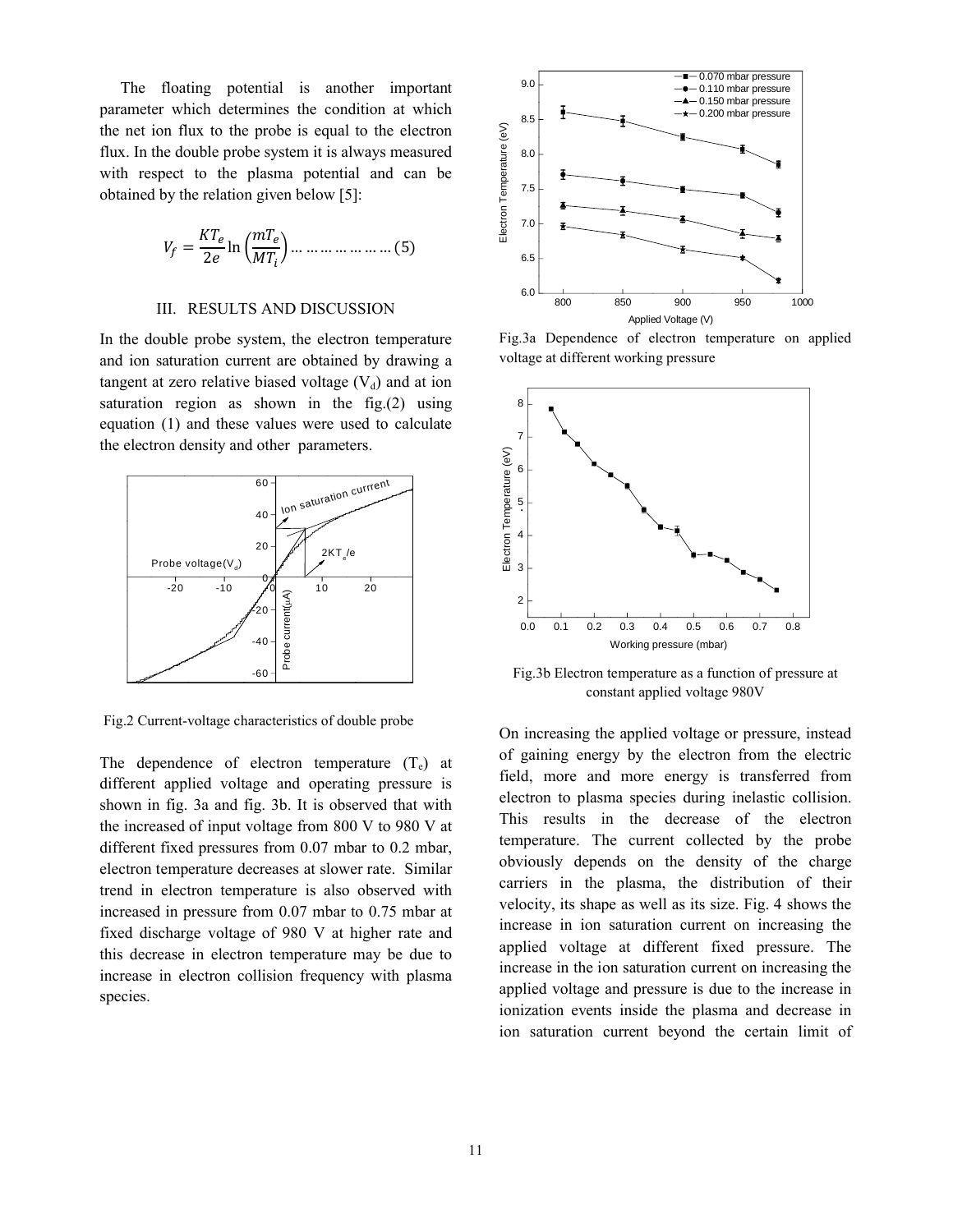pressure may be due to the reduction in generation of charged particles or other charged particles loss mechanisms. The variation trend of the ion saturation current with pressure at fixed voltage 980V is shown in fig.5b.



Fig.4 Ion saturation current as a function of applied voltage at different pressure



Fig.5a Variation of ion saturation current with applied voltage at different gas pressure

It is obvious from eq. (2) that there is inverse relation between electron temperature and electron density so decrease in electron temperature means to increase the electron density. Again electron density has direct relation with ion saturation current and ion saturation current increases on increasing the voltage due to the increase in the ionization rate by collisional effect inside the discharge region. As a result electron density increases at low gas pressure. The dependence

of electron density on the applied voltage is shown in fig. 5a. Similarly, variation of electron density with gas pressure at constant potential of 980V is shown in fig. 5b along with variation of ion saturation current.



Fig.5b The variation of electron density and ion saturation current at different working pressure at constant voltage 980V

There is always generation as well as losses of the charge particles in plasma. Generation of charged particles is mostly due to the ionization as a result of inelastic collision while losses of the charged particles may be due to diffusion and volume recombination. Increasing and decreasing trends of the electron density with an increase in pressure is related to the transition of the dominant loss mechanism of the charged particles in the discharge region. At low pressure the dominant charged particle loss mechanism is due to diffusion while at medium and higher pressure the dominant loss takes place due to volume recombination. The increase in volume recombination along with diffusion loss gives rise to the charge density decrease [8, 10]. In addition to this effect, the decrease in ionization rate with increase in pressure can also contribute to the decrease of the ion saturation current and electron density.

The Debye length is a characteristic scale length in plasma. It is a measure of the distance that the potential of a charged object penetrates into the plasma. The decrease in Debye length is due to the increase in electron density. The increase in electron density increases the shielding effect at short distance. The variation of Debye length with applied voltage and filling pressure is shown in fig. 6a and fig. 6b respectively.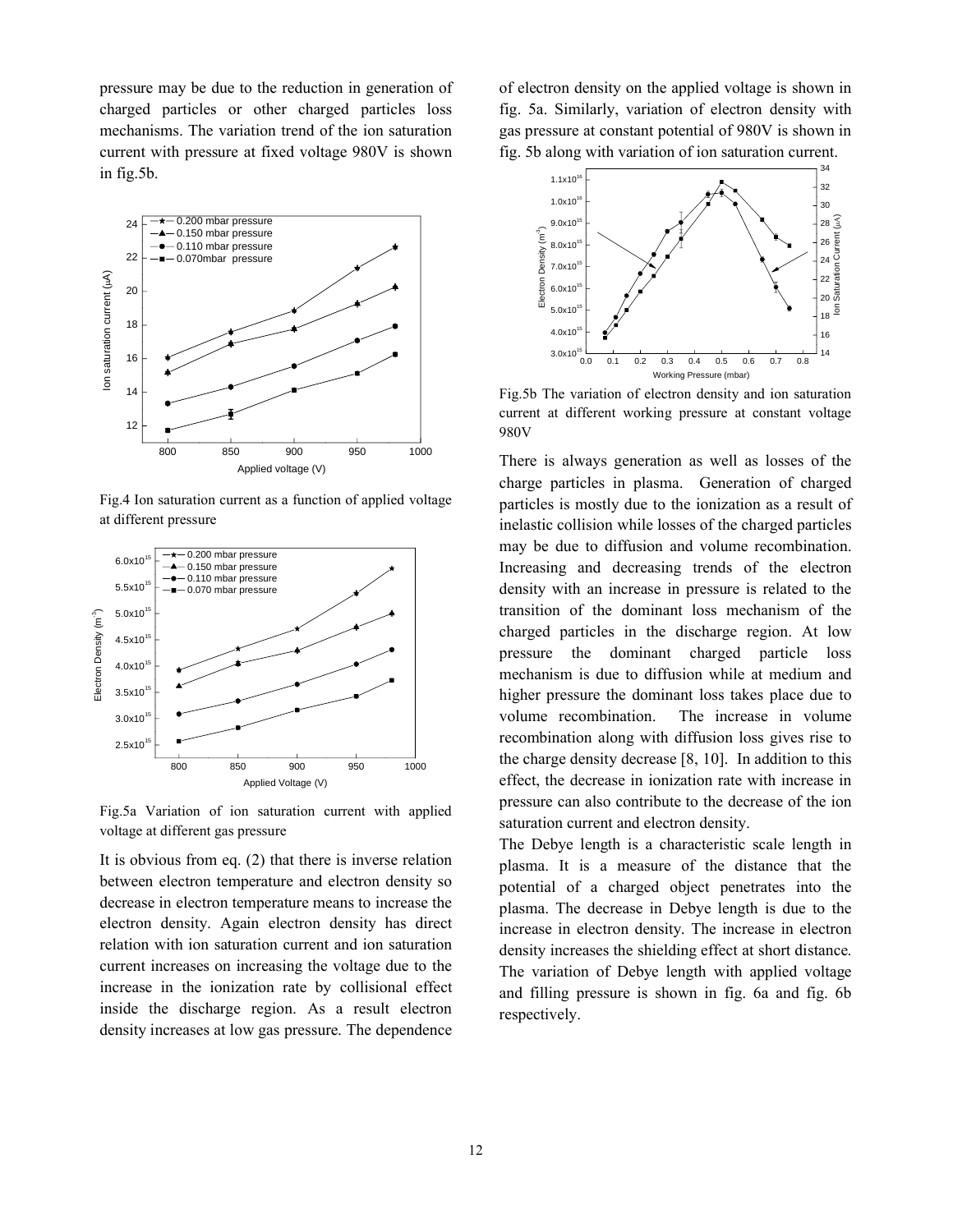

Fig.6a Variation of Debye length with applied voltage at different working pressure



Fig.6b Variation of Debye length with working pressure at constant voltage 980V

The electron plasma frequency is the fundamental characteristic frequency of the plasma and represents the frequency at which the electron cloud oscillates with respect to the ion cloud. As mobility of the electron is always higher than that of ion, electron cloud always oscillate around ion cloud due to electrostatics force of attraction. Increasing the electron density either by increasing pressure or applied voltage increases the oscillating frequency and decrease in electron density also decreases the oscillating frequency of the electron. The variational trend of the plasma frequency is shown in fig. 7a and 7b respectively.



Fig.7a Variation of plasma frequency with applied voltage at different pressure.



Fig.7b Variation of the plasma frequency with working pressure at constant voltage 980V

The decrease in floating potential on increasing the voltage and applied pressure is shown in fig. (8a) and (8b) respectively and it is due to the decrease in drift velocity of the bulk of the plasma. Due to frequent collision between electron and neutral species on increasing the pressure and applied voltage, electrons become more and more sluggish and electron flux to the probe decreases. As a result less biased voltage is sufficient to balance the electron flux by ion flux. Hence the floating potential also decreases.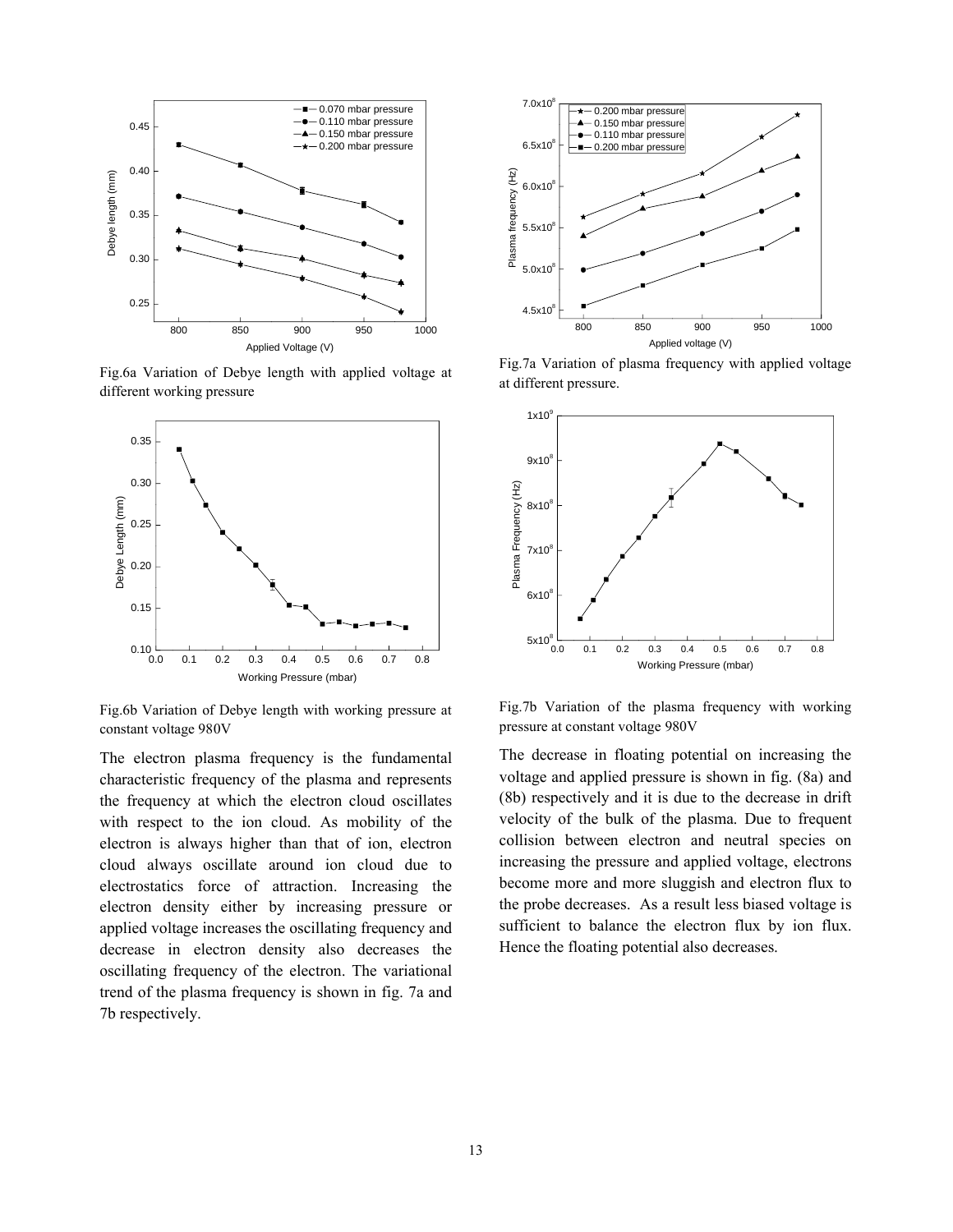

Fig.8a Variation of the floating potential with applied voltage at different pressure



Fig.8b Variation of the floating potential with working pressure at constant voltage 980V

#### IV. CONCLUSION

In this paper the double probe method is used to characterize the low pressure DC glow discharge in air plasma. First of all electron temperature and ion saturation current are deduced from the *I-V* characteristics at various input voltages from 800 V to 980 V at various fixed working pressure (0.07, 0.11, 0.15, 0.20 mbar) and then these values are used to evaluate electron density, plasma frequency, floating potential and Debye length at the given condition. Similarly, variation of all plasma parameters with working pressure at constant voltage of 980 V is studied and it is found that electron temperature gradually decreases with the increase in working pressure. Similar trends also have been observed in case of floating potential and Debye length. The ion saturation current, electron density and plasma frequency increase and decrease after reaching the maximum value at 0.5 mbar pressure. Volume recombination along with diffusion loss significantly reduces the ion saturation current and electron density after the maximum value at 0.5 mbar pressure.

### V. ACKNOWLEDGEMENT

The authors would like to thank Mr. Ram Krishna Rane from Institute of Plasma Research, Gandhinagar, Gujarat, India for his kind help during the experiment and data analysis.

#### VI. REFERENCES

- [1] B.T.Chiad, T.L.Al-Zubaydi, M.K.Khalaf & A.I.Khudiar. Construction and Characterization of a Low Pressure Plasma Reactor Using Glow Discharge. *Journal of Optoelectronics and Biomedical Materials*,1(3):255-262, September 2009.
- [2] J.V.Scanlan. Langmuir Probe Measurement in 13.56 MHz Discharges.PhD thesis, School of Physical Sciences, Dublin City University,September 1991.
- [3] M.Y.Naz, S.Shukrullah, A.Ghaffar & N.U.Rehman. Development of Simple Designs of Multitip Probe Diagnostic Systems for RF Plasma Characterization. *The Scientific World Journal*, 2014 (article ID 279868):8 pages, 2014.
- [4] S.Mijovic, M.Vuceljic, R.Schrittwiester, M.Maljkov, D.G.Dimitriu, C.Ionita. Determination of Plasma Space Potential from the Langmuir Probe by Tikhonov's Regularization Method. *Publ. Astron. Obs. Belgrade*, (No.84):313-316, 2008.
- [5] E.O.Johnson & L.Malter. A Floating Double Probe Method for Measurements in Gas Discharges. *Physical Review*, 80(1), October 1950.
- [6] F.F.Chen. "Electric probe"Plasma Diagnostic Techniques. Edited by Huddleston and Leonard (Academic Press, New York,1965).
- [7] L.S.Pilling, E.L.Bydder & D.A.Carnegle. A Computerized Langmuir Probe System. *Review of Scientic Instruments*, 74(7):3341-3346, July 2006.